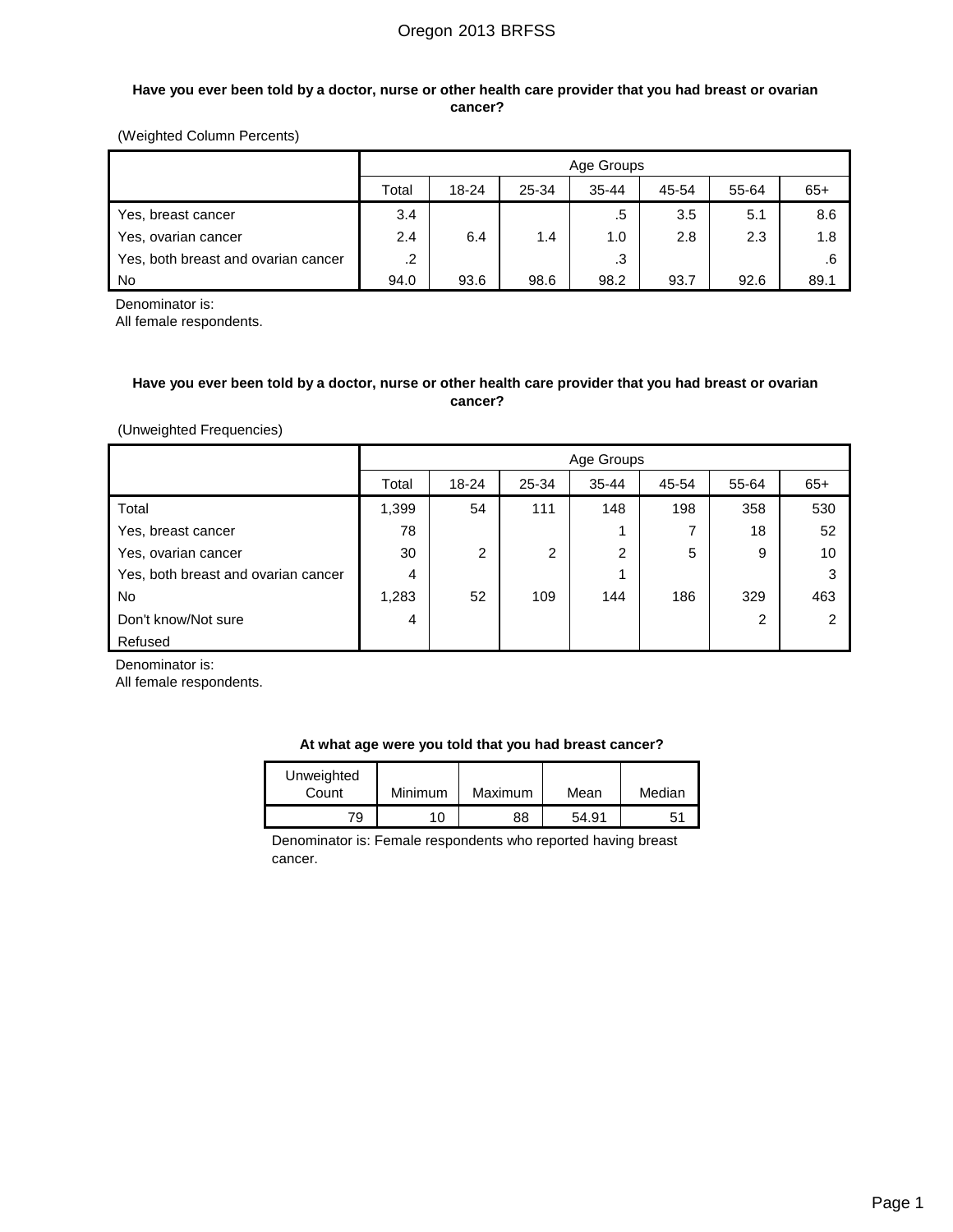## **How likely or unlikely do you think it is that you will get breast cancer in the future?**

|               | Age Groups |       |       |       |       |       |       |  |  |
|---------------|------------|-------|-------|-------|-------|-------|-------|--|--|
|               | Total      | 18-24 | 25-34 | 35-44 | 45-54 | 55-64 | $65+$ |  |  |
| Very likely   | 2.7        | 1.0   | 3.8   | 2.2   | 4.1   | 2.9   | 2.1   |  |  |
| Likely        | 11.5       | 7.3   | 14.0  | 11.8  | 16.4  | 12.9  | 6.7   |  |  |
| Unlikely      | 53.9       | 59.8  | 55.7  | 58.0  | 55.1  | 49.4  | 49.0  |  |  |
| Very unlikely | 31.9       | 31.9  | 26.6  | 27.9  | 24.4  | 34.8  | 42.2  |  |  |

(Weighted Column Percents)

Denominator is:

Females who did not report having breast cancer.

## **How likely or unlikely do you think it is that you will get breast cancer in the future?**

(Unweighted Frequencies)

|                     |       | Age Groups |                |           |                |       |       |  |  |
|---------------------|-------|------------|----------------|-----------|----------------|-------|-------|--|--|
|                     | Total | 18-24      | 25-34          | $35 - 44$ | 45-54          | 55-64 | $65+$ |  |  |
| Total               | 1,316 | 53         | 111            | 146       | 191            | 340   | 475   |  |  |
| Very likely         | 31    | 1          | $\overline{4}$ | 6         | 5              | 9     | 6     |  |  |
| Likely              | 150   | 3          | 17             | 19        | 32             | 44    | 35    |  |  |
| Unlikely            | 656   | 31         | 58             | 80        | 98             | 167   | 222   |  |  |
| Very unlikely       | 372   | 16         | 23             | 29        | 40             | 94    | 170   |  |  |
| Don't know/Not sure | 99    | 2          | 8              | 11        | 14             | 26    | 38    |  |  |
| Refused             | 8     |            | 1              | 1         | $\overline{2}$ |       | 4     |  |  |

Denominator is:

Females who did not report having breast cancer.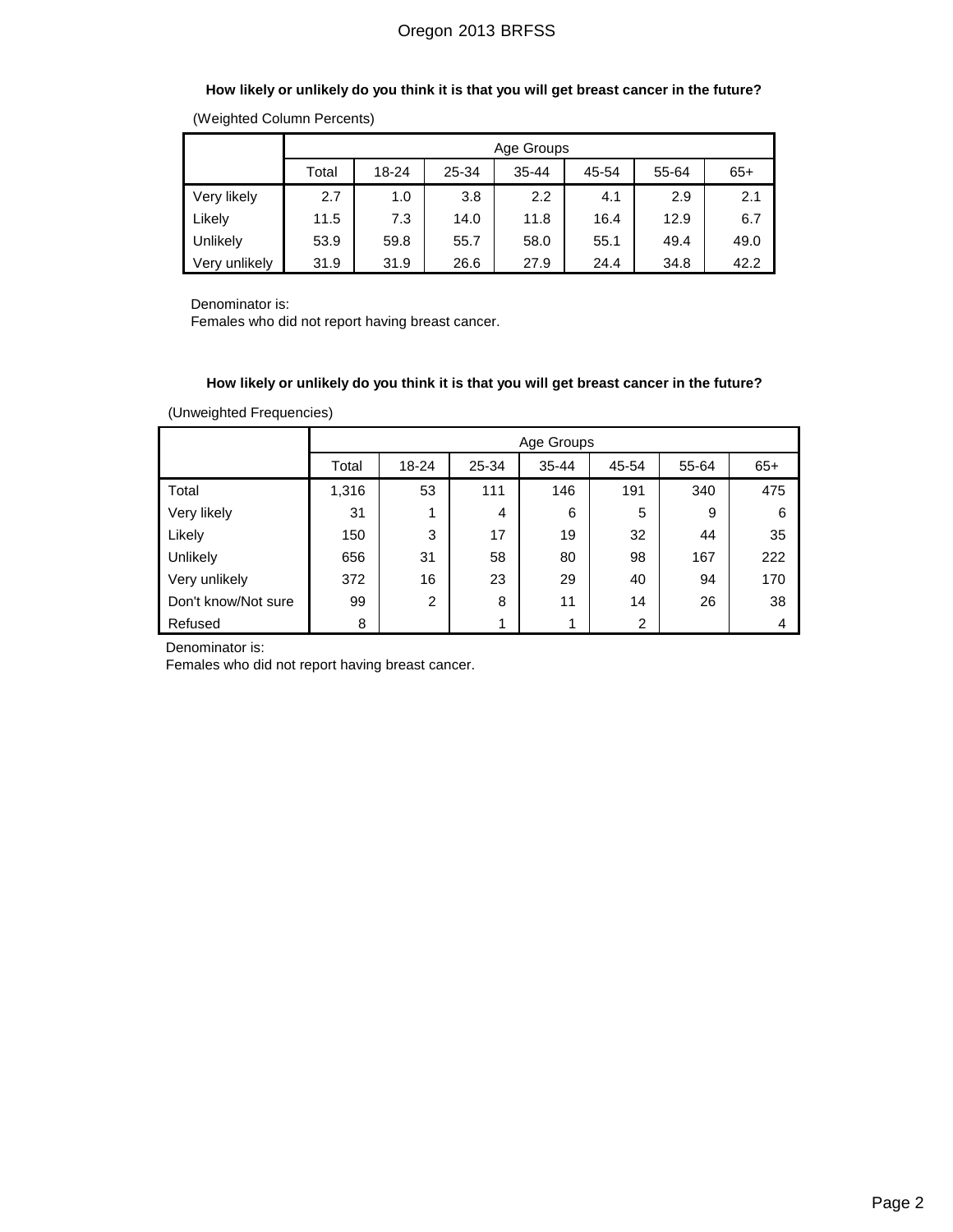### **Do you have close blood relatives (dead or alive) who have been diagnosed with breast or ovarian cancer on either side of your family? Please include half brothers and sisters where you share one biological parent.**

## (Weighted Column Percents)

|                                     |       | Age Groups |       |           |       |       |       |  |  |  |
|-------------------------------------|-------|------------|-------|-----------|-------|-------|-------|--|--|--|
|                                     | Total | 18-24      | 25-34 | $35 - 44$ | 45-54 | 55-64 | $65+$ |  |  |  |
| Yes, breast cancer                  | 17.6  | 12.9       | 16.0  | 16.2      | 18.7  | 21.0  | 18.9  |  |  |  |
| Yes, ovarian cancer                 | 3.2   | 4.0        | 1.3   | 4.0       | 4.2   | 2.4   | 3.8   |  |  |  |
| Yes, both breast and ovarian cancer | 3.0   | 2.6        | 1.3   | 5.1       | 5.1   | 2.1   | 2.2   |  |  |  |
| No.                                 | 76.1  | 80.5       | 81.4  | 74.7      | 72.1  | 74.5  | 75.1  |  |  |  |

Denominator is:

All survey respondents.

## **Do you have close blood relatives (dead or alive) who have been diagnosed with breast or ovarian cancer on either side of your family? Please include half brothers and sisters where you share one biological parent.**

(Unweighted Frequencies)

|                                     |       | Age Groups |                |       |       |       |       |  |  |
|-------------------------------------|-------|------------|----------------|-------|-------|-------|-------|--|--|
|                                     | Total | 18-24      | 25-34          | 35-44 | 45-54 | 55-64 | $65+$ |  |  |
| Total                               | 2,455 | 118        | 224            | 273   | 372   | 625   | 843   |  |  |
| Yes, breast cancer                  | 473   | 14         | 40             | 48    | 67    | 133   | 171   |  |  |
| Yes, ovarian cancer                 | 82    | 5          | 3              | 13    | 14    | 15    | 32    |  |  |
| Yes, both breast and ovarian cancer | 68    | 4          | 4              | 11    | 17    | 14    | 18    |  |  |
| No.                                 | 1,739 | 86         | 165            | 190   | 260   | 445   | 593   |  |  |
| Don't know/Not sure                 | 84    | 8          | 10             | 8     | 14    | 17    | 27    |  |  |
| Refused                             | 9     |            | $\overline{2}$ | 3     |       | 1.    |       |  |  |

Denominator is:

All survey respondents.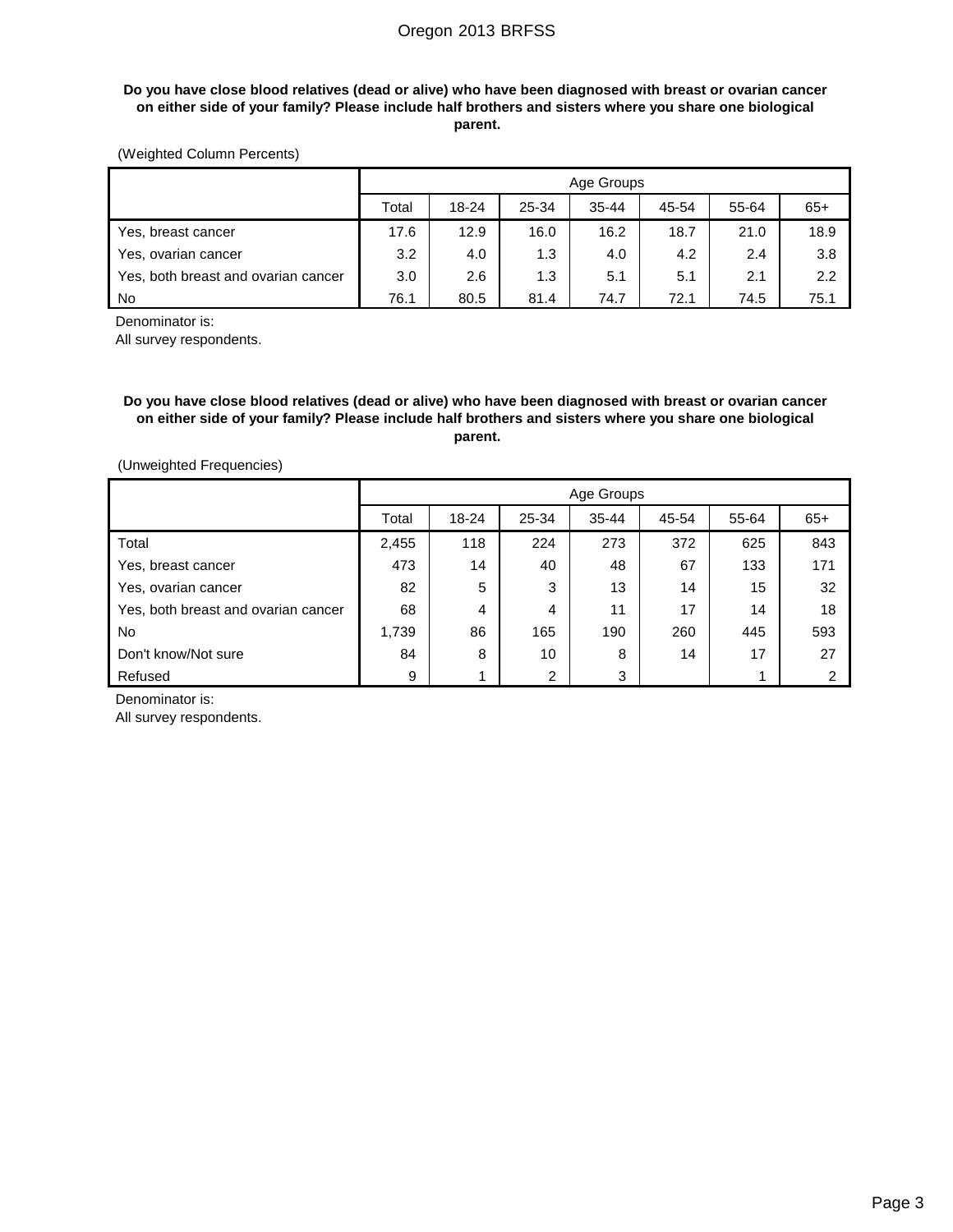#### **How many of your children, parents, brothers, or sisters, were diagnosed with breast cancer? Please do not include half brothers and sisters.**

| (Weighted Column Percents) |  |  |
|----------------------------|--|--|
|----------------------------|--|--|

|               |       | Age Groups |       |           |       |       |       |  |  |
|---------------|-------|------------|-------|-----------|-------|-------|-------|--|--|
|               | Total | 18-24      | 25-34 | $35 - 44$ | 45-54 | 55-64 | $65+$ |  |  |
| One           | 42.0  | 32.3       | 27.9  | 36.2      | 35.6  | 59.4  | 49.6  |  |  |
| Two           | 5.7   |            | 3.1   | 5.6       | 8.7   | 3.5   | 9.5   |  |  |
| Three or more | 2.5   |            |       |           | 7.2   | .8    | 4.5   |  |  |
| None          | 49.7  | 67.7       | 69.0  | 58.2      | 48.5  | 36.4  | 36.4  |  |  |

Denominator is:

Respondents who reported a family history of breast cancer.

#### **How many of your children, parents, brothers, or sisters, were diagnosed with breast cancer? Please do not include half brothers and sisters.**

(Unweighted Frequencies)

|                     |       | Age Groups |       |           |       |                |                |  |  |
|---------------------|-------|------------|-------|-----------|-------|----------------|----------------|--|--|
|                     | Total | 18-24      | 25-34 | $35 - 44$ | 45-54 | 55-64          | $65+$          |  |  |
| Total               | 541   | 18         | 44    | 59        | 84    | 147            | 189            |  |  |
| One                 | 250   | 5          | 11    | 21        | 34    | 83             | 96             |  |  |
| Two                 | 32    |            | 1     | 4         | 4     | 7              | 16             |  |  |
| Three or more       | 13    |            |       |           | 4     | $\overline{2}$ | 7              |  |  |
| Don't know/Not sure | 3     |            | 1     |           |       |                | $\overline{2}$ |  |  |
| None                | 243   | 13         | 31    | 34        | 42    | 55             | 68             |  |  |
| Refused             |       |            |       |           |       |                |                |  |  |

Denominator is:

Respondents who reported a family history of breast cancer.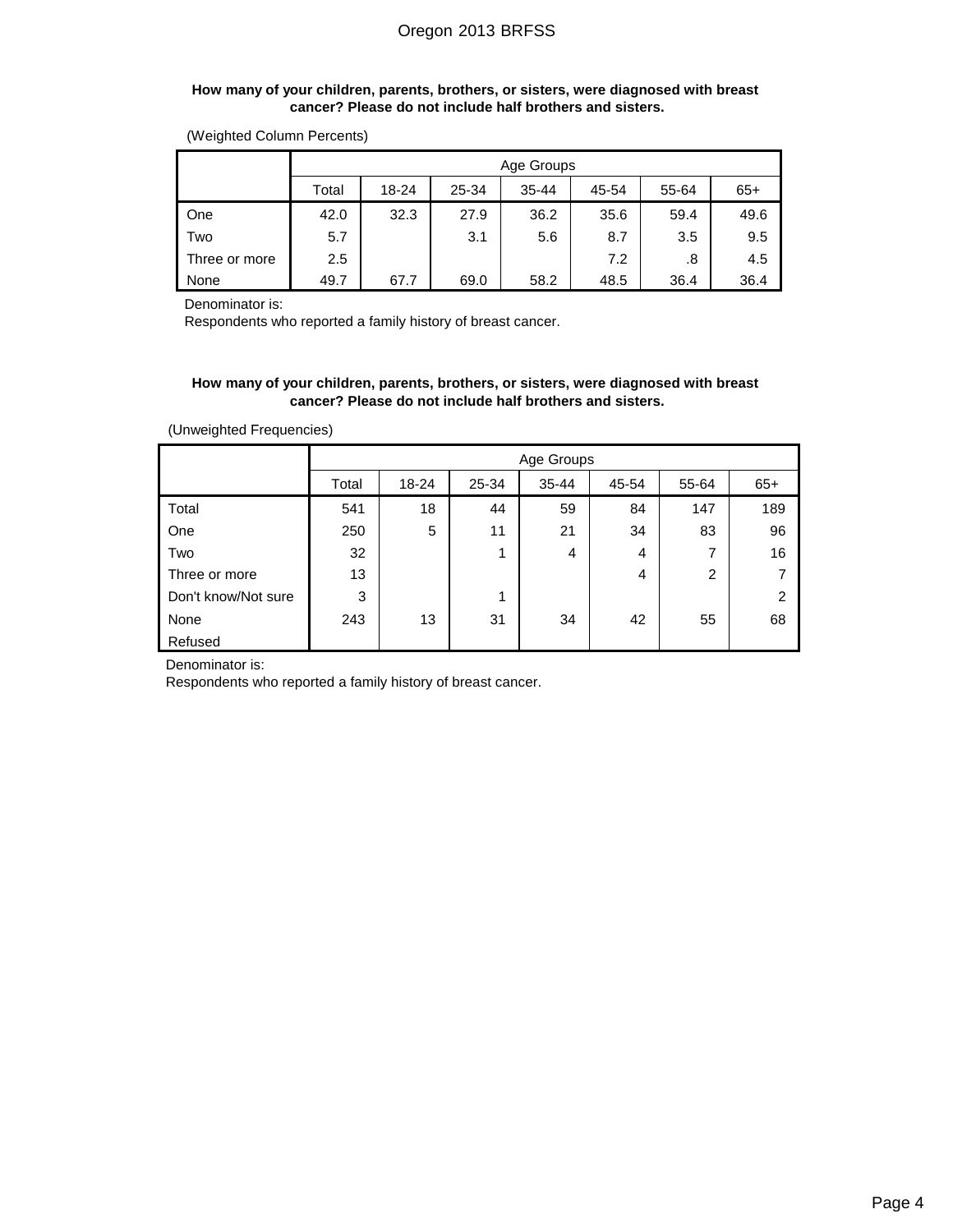#### **And how many of them were diagnosed before the age of 50?**

|       |                                                                 | Age Groups |      |      |      |      |      |  |  |  |  |
|-------|-----------------------------------------------------------------|------------|------|------|------|------|------|--|--|--|--|
|       | 18-24<br>25-34<br>55-64<br>Total<br>$35 - 44$<br>45-54<br>$65+$ |            |      |      |      |      |      |  |  |  |  |
| One   | 37.3                                                            | 73.0       | 52.0 | 39.1 | 49.8 | 20.5 | 29.7 |  |  |  |  |
| Two   | 5.9                                                             |            |      | 13.3 | 11.8 | 2.6  | 3.8  |  |  |  |  |
| Three | 1.6                                                             |            |      |      | 6.2  | .5   |      |  |  |  |  |
| None  | 55.2                                                            | 27.0       | 48.0 | 47.5 | 32.2 | 76.4 | 65.8 |  |  |  |  |

Denominator is:

Respondents who reported a close blood relative diagnosed with breast cancer.

## **And how many of them were diagnosed before the age of 50?**

(Unweighted Frequencies)

|                     |       | Age Groups     |       |           |       |       |       |  |  |
|---------------------|-------|----------------|-------|-----------|-------|-------|-------|--|--|
|                     | Total | 18-24          | 25-34 | $35 - 44$ | 45-54 | 55-64 | $65+$ |  |  |
| Total               | 295   | 5              | 12    | 25        | 42    | 92    | 119   |  |  |
| One                 | 90    | $\overline{2}$ | 7     | 9         | 22    | 19    | 31    |  |  |
| Two                 | 13    |                |       | 4         | 3     | 3     | 3     |  |  |
| Three               | 3     |                |       |           | 1     | 1     |       |  |  |
| More than three     |       |                |       |           |       |       |       |  |  |
| Don't know/Not sure | 4     |                |       |           |       | 1     | 3     |  |  |
| None                | 185   | 3              | 5     | 12        | 16    | 68    | 81    |  |  |
| Refused             |       |                |       |           |       |       |       |  |  |

Denominator is:

Respondents who reported a close blood relative diagnosed with breast cancer.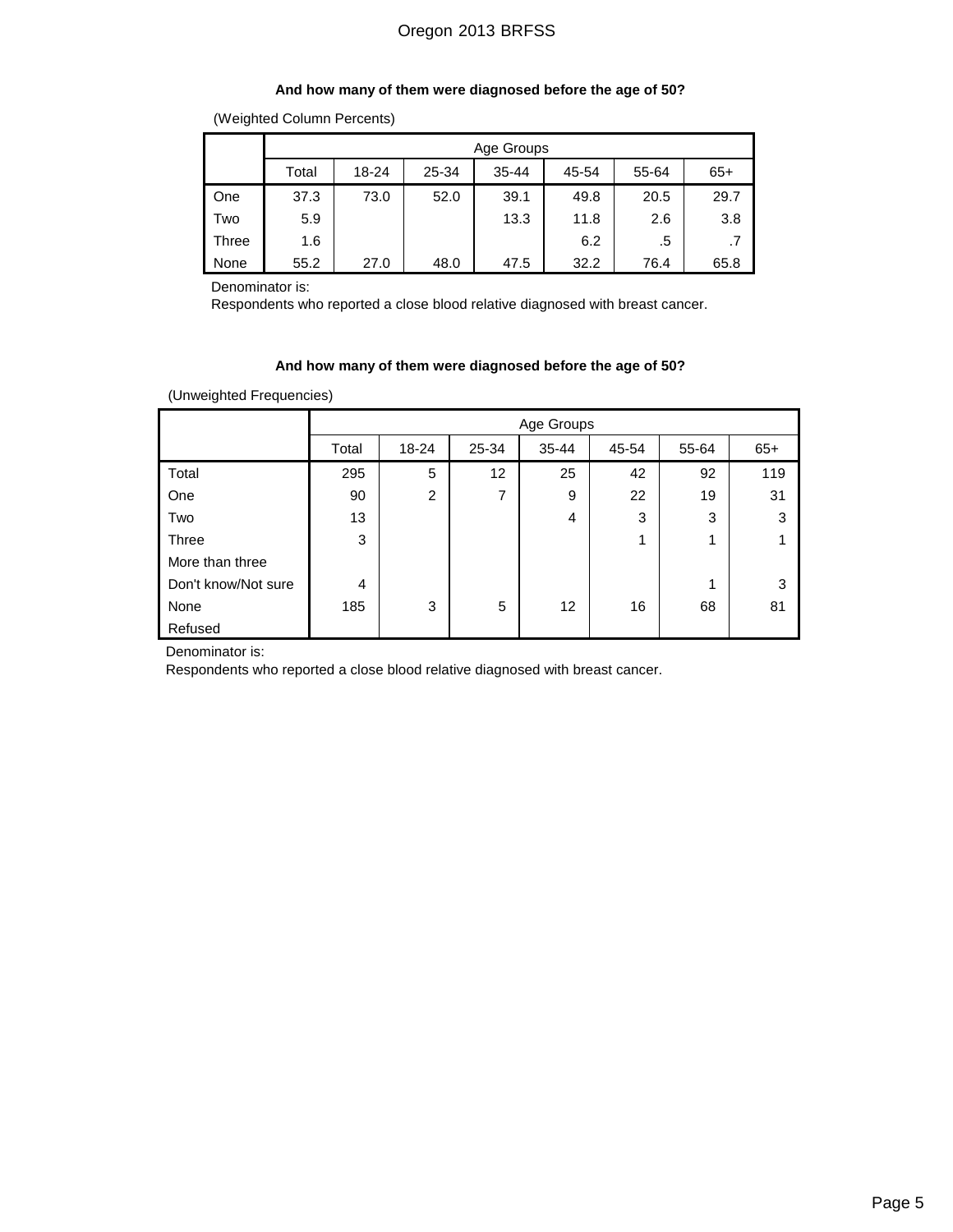#### **How many of your grandparents, aunts, uncles, nieces, nephews, half-sisters, halfbrothers, or grandchildren were diagnosed with breast cancer?**

|               |       | Age Groups                                             |      |      |      |      |      |  |  |  |  |
|---------------|-------|--------------------------------------------------------|------|------|------|------|------|--|--|--|--|
|               | Total | 25-34<br>55-64<br>18-24<br>$35 - 44$<br>45-54<br>$65+$ |      |      |      |      |      |  |  |  |  |
| One           | 45.8  | 86.1                                                   | 46.9 | 46.2 | 38.0 | 41.0 | 38.1 |  |  |  |  |
| Two           | 14.0  | 3.0                                                    | 28.0 | 9.5  | 19.1 | 13.3 | 7.8  |  |  |  |  |
| Three or more | 11.6  | 8.3                                                    | 8.3  | 18.1 | 20.6 | 7.8  | 4.8  |  |  |  |  |
| None          | 28.5  | 2.6                                                    | 16.8 | 26.2 | 22.4 | 37.9 | 49.4 |  |  |  |  |

Denominator is:

Respondents who reported a family history of breast cancer.

### **How many of your grandparents, aunts, uncles, nieces, nephews, half-sisters, half-brothers, or grandchildren were diagnosed with breast cancer?**

| (Unweighted Frequencies) |
|--------------------------|
|--------------------------|

|                     |       | Age Groups                                             |                   |    |    |     |     |  |  |  |
|---------------------|-------|--------------------------------------------------------|-------------------|----|----|-----|-----|--|--|--|
|                     | Total | $65+$<br>$35 - 44$<br>45-54<br>55-64<br>18-24<br>25-34 |                   |    |    |     |     |  |  |  |
| Total               | 541   | 18                                                     | 44                | 59 | 84 | 147 | 189 |  |  |  |
| One                 | 221   | 14                                                     | 22                | 31 | 35 | 54  | 65  |  |  |  |
| Two                 | 64    | 1                                                      | $12 \overline{ }$ | 6  | 13 | 17  | 15  |  |  |  |
| Three or more       | 47    | $\overline{2}$                                         | $\overline{4}$    | 6  | 14 | 10  | 11  |  |  |  |
| Don't know/Not sure | 43    |                                                        |                   | 3  | 1  | 14  | 25  |  |  |  |
| None                | 166   | 1                                                      | 6                 | 13 | 21 | 52  | 73  |  |  |  |
| Refused             |       |                                                        |                   |    |    |     |     |  |  |  |

Denominator is:

Respondents who reported a family history of breast cancer.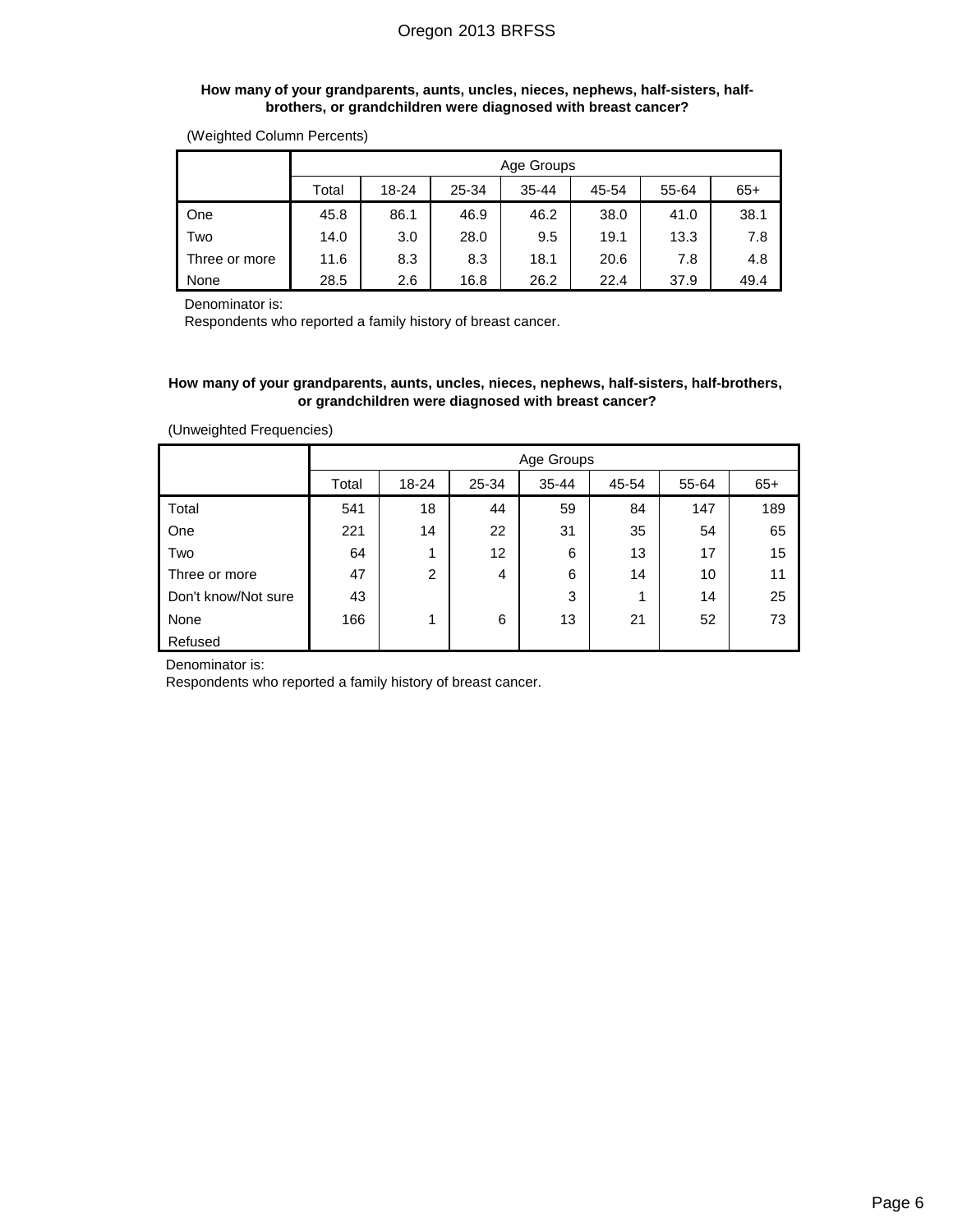## **How many of your daughters, mother, or sisters were diagnosed with ovarian cancer?**

(Weighted Column Percents)

|                     |       | Age Groups                                             |      |      |      |      |      |  |  |  |
|---------------------|-------|--------------------------------------------------------|------|------|------|------|------|--|--|--|
|                     | Total | 55-64<br>$65+$<br>18-24<br>25-34<br>$35 - 44$<br>45-54 |      |      |      |      |      |  |  |  |
| One                 | 53.7  | 38.4                                                   | 43.2 | 29.9 | 65.6 | 75.3 | 65.9 |  |  |  |
| Two                 | 4.6   |                                                        |      | 12.0 | 4.5  | 3.4  | 1.6  |  |  |  |
| Three or more       | .6    |                                                        |      |      |      |      | 3.1  |  |  |  |
| Don't know/Not sure | 1.2   |                                                        |      |      | 2.6  | 3.9  |      |  |  |  |
| None                | 39.9  | 61.6                                                   | 56.8 | 58.0 | 27.4 | 17.4 | 29.4 |  |  |  |

Denominator is:

Respondents who reported a family history of ovarian cancer.

### **How many of your daughters, mother, or sisters were diagnosed with ovarian cancer?**

(Unweighted Frequencies)

|                     |       | Age Groups |       |           |                |       |       |  |  |
|---------------------|-------|------------|-------|-----------|----------------|-------|-------|--|--|
|                     | Total | 18-24      | 25-34 | $35 - 44$ | 45-54          | 55-64 | $65+$ |  |  |
| Total               | 150   | 9          | 7     | 24        | 31             | 29    | 50    |  |  |
| One                 | 84    | 4          | 2     | 8         | 19             | 20    | 31    |  |  |
| Two                 | 8     |            |       | 4         | $\overline{2}$ | 1     |       |  |  |
| Three or more       |       |            |       |           |                |       |       |  |  |
| Don't know/Not sure | 2     |            |       |           | 1              | ◢     |       |  |  |
| None                | 55    | 5          | 5     | 12        | 9              | 7     | 17    |  |  |
| Refused             |       |            |       |           |                |       |       |  |  |

Denominator is:

Respondents who reported a family history of ovarian cancer.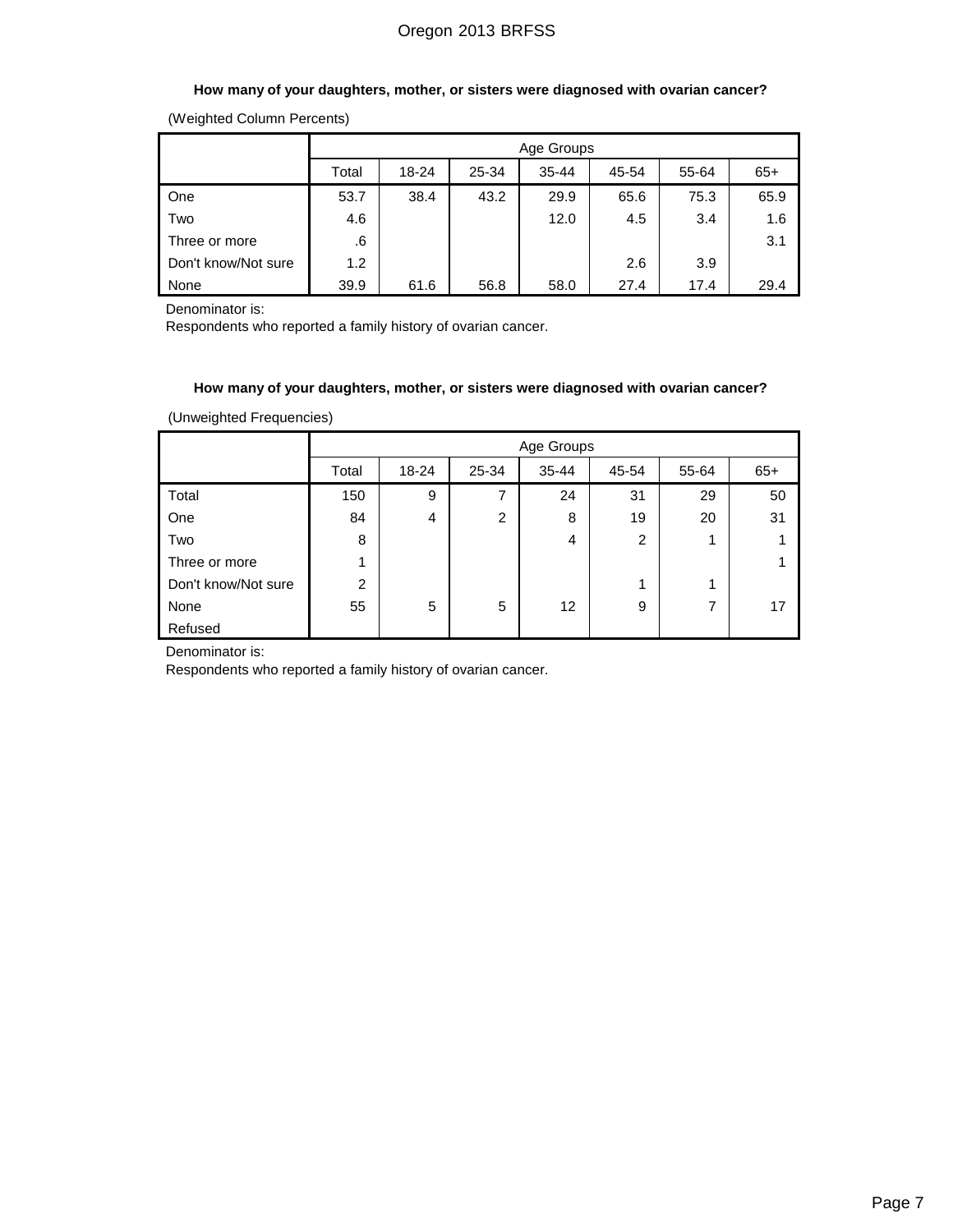#### **How many of your grandmothers, aunts, nieces, half-sisters, and granddaughters were diagnosed with ovarian cancer?**

(Weighted Column Percents)

|                     |                                                                 | Age Groups |      |      |      |      |      |  |  |
|---------------------|-----------------------------------------------------------------|------------|------|------|------|------|------|--|--|
|                     | 55-64<br>18-24<br>$35 - 44$<br>45-54<br>$65+$<br>25-34<br>Total |            |      |      |      |      |      |  |  |
| One                 | 33.9                                                            | 70.4       | 52.2 | 29.2 | 31.9 | 22.7 | 19.2 |  |  |
| Two                 | 11.9                                                            | 19.4       | 14.3 | 14.7 | 13.0 | 5.8  | 5.4  |  |  |
| Three or more       | 8.9                                                             |            | 12.1 | 27.7 | 5.5  |      | 1.4  |  |  |
| Don't know/Not sure | 7.6                                                             |            |      | 7.9  | 3.7  | 3.9  | 22.1 |  |  |
| None                | 37.8                                                            | 10.1       | 21.4 | 20.5 | 45.9 | 67.5 | 51.9 |  |  |

Denominator is:

Respondents who reported a family history of ovarian cancer.

## **How many of your grandmothers, aunts, nieces, half-sisters, and granddaughters were diagnosed with ovarian cancer?**

| (Unweighted Frequencies) |  |
|--------------------------|--|
|                          |  |

|                     |       | Age Groups                                             |   |                |    |                |    |  |  |
|---------------------|-------|--------------------------------------------------------|---|----------------|----|----------------|----|--|--|
|                     | Total | $35 - 44$<br>$65+$<br>18-24<br>25-34<br>45-54<br>55-64 |   |                |    |                |    |  |  |
| Total               | 150   | 9                                                      | 7 | 24             | 31 | 29             | 50 |  |  |
| One                 | 50    | 6                                                      | 3 | 11             | 10 | 9              | 11 |  |  |
| Two                 | 16    | $\overline{2}$                                         | 2 | 3              | 4  | $\overline{2}$ | 3  |  |  |
| Three or more       | 8     |                                                        | 1 | 3              | 2  |                | 2  |  |  |
| Don't know/Not sure | 13    |                                                        |   | $\overline{2}$ | 1  | 1              | 9  |  |  |
| None                | 63    | 1                                                      | 1 | 5              | 14 | 17             | 25 |  |  |
| Refused             |       |                                                        |   |                |    |                |    |  |  |

Denominator is:

Respondents who reported a family history of ovarian cancer.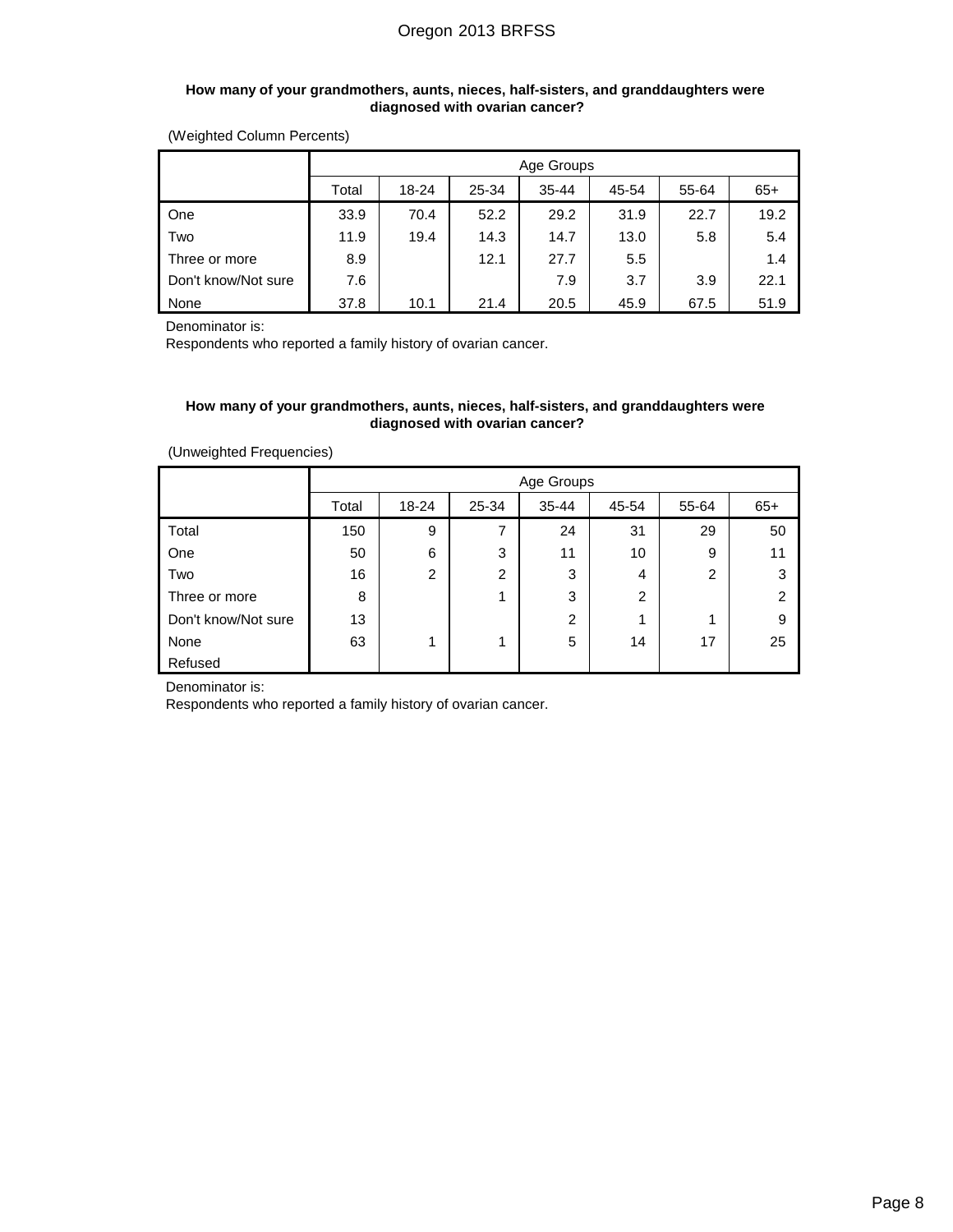## **After your blood relative was diagnosed with breast cancer, did YOUR HEALTHCARE provider recommend changes in your eating, physical activity, or breast cancer screening habits?**

(Weighted Column Percents)

|     | Age Groups                                                          |      |      |      |      |      |      |  |  |  |
|-----|---------------------------------------------------------------------|------|------|------|------|------|------|--|--|--|
|     | Total<br>55-64<br>$18 - 24$<br>25-34<br>$35 - 44$<br>$65+$<br>45-54 |      |      |      |      |      |      |  |  |  |
| Yes | 21.0                                                                | 9.0  | 15.8 | 20.7 | 26.1 | 26.0 | 19.7 |  |  |  |
| No  | 79.0                                                                | 91.0 | 84.2 | 79.3 | 73.9 | 74.0 | 80.3 |  |  |  |

Denominator is:

Female respondents who reported a family history of breast cancer.

#### **After your blood relative was diagnosed with breast cancer, did YOUR HEALTHCARE provider recommend changes in your eating, physical activity, or breast cancer screening habits?**

(Unweighted Frequencies)

|                     |       | Age Groups |       |           |       |                |       |  |  |  |
|---------------------|-------|------------|-------|-----------|-------|----------------|-------|--|--|--|
|                     | Total | $18 - 24$  | 25-34 | $35 - 44$ | 45-54 | 55-64          | $65+$ |  |  |  |
| Total               | 381   | 11         | 27    | 36        | 56    | 105            | 146   |  |  |  |
| Yes                 | 75    | 1          | 4     | 8         | 14    | 24             | 24    |  |  |  |
| <b>No</b>           | 297   | 10         | 22    | 28        | 40    | 79             | 118   |  |  |  |
| Don't know/Not sure | 9     |            | 4     |           | 2     | $\overline{2}$ | 4     |  |  |  |
| Refused             |       |            |       |           |       |                |       |  |  |  |

Denominator is:

Female respondents who reported a family history of breast cancer.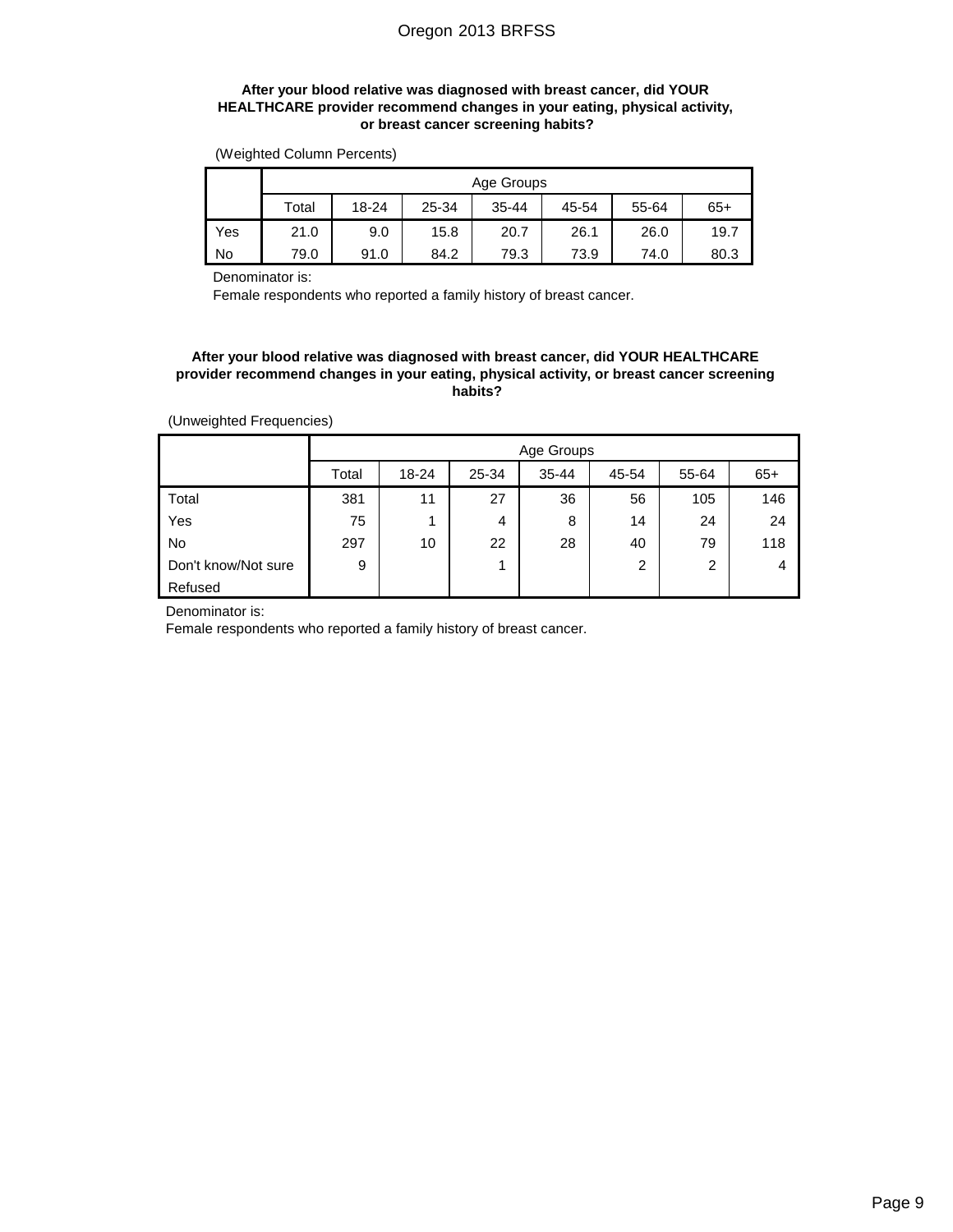### **After your blood relative was diagnosed with breast cancer, did you make changes in your eating, physical activity, or breast cancer screening habits?**

|     | Age Groups |       |       |           |       |       |       |  |  |
|-----|------------|-------|-------|-----------|-------|-------|-------|--|--|
|     | Total      | 18-24 | 25-34 | $35 - 44$ | 45-54 | 55-64 | $65+$ |  |  |
| Yes | 33.1       | 14.5  | 21.2  | 45.4      | 41.8  | 42.7  | 23.0  |  |  |
| No  | 66.9       | 85.5  | 78.8  | 54.6      | 58.2  | 57.3  | 77.0  |  |  |

(Weighted Column Percents)

Denominator is:

Female respondents who reported a family history of breast cancer.

### **After your blood relative was diagnosed with breast cancer, did you make changes in your eating, physical activity, or breast cancer screening habits?**

(Unweighted Frequencies)

|                     |                | Age Groups     |       |           |       |       |               |  |  |  |
|---------------------|----------------|----------------|-------|-----------|-------|-------|---------------|--|--|--|
|                     | Total          | 18-24          | 25-34 | $35 - 44$ | 45-54 | 55-64 | $65+$         |  |  |  |
| Total               | 381            | 11             | 27    | 36        | 56    | 105   | 146           |  |  |  |
| Yes                 | 113            | $\overline{2}$ | 6     | 16        | 21    | 41    | 27            |  |  |  |
| <b>No</b>           | 265            | 9              | 21    | 20        | 35    | 63    | 117           |  |  |  |
| Don't know/Not sure | $\overline{2}$ |                |       |           |       |       | $\mathcal{P}$ |  |  |  |
| Refused             |                |                |       |           |       |       |               |  |  |  |

Denominator is:

Female respondents who reported a family history of breast cancer.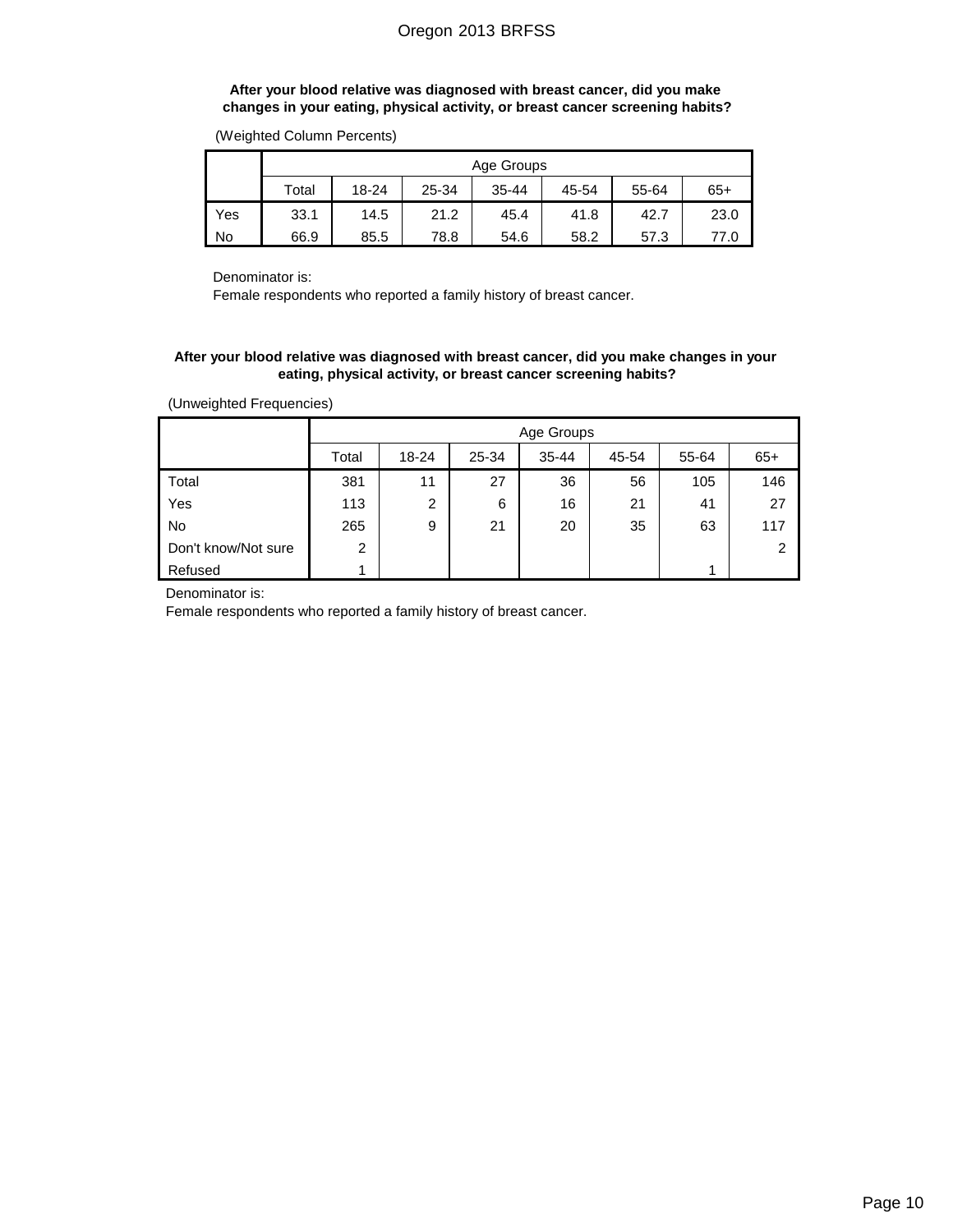### **Have you ever had genetic counseling for breast or ovarian cancer? This would include a visit with a genetics expert to discuss your hereditary risk for breast or ovarian cancer.**

(Weighted Column Percents)

|           | Age Groups |       |       |           |       |       |       |  |  |  |
|-----------|------------|-------|-------|-----------|-------|-------|-------|--|--|--|
|           | Total      | 18-24 | 25-34 | $35 - 44$ | 45-54 | 55-64 | $65+$ |  |  |  |
| Yes       | 4.1        |       | 9.0   | 2.9       | 5.1   | 2.2   | 4.1   |  |  |  |
| <b>No</b> | 95.9       | 100.0 | 91.0  | 97.1      | 94.9  | 97.8  | 95.9  |  |  |  |

Denominator is:

All female respondents.

**Have you ever had genetic counseling for breast or ovarian cancer? This would include a visit with a genetics expert to discuss your hereditary risk for breast or ovarian cancer.**

(Unweighted Frequencies)

|                     | Age Groups     |           |       |           |       |       |                |  |  |
|---------------------|----------------|-----------|-------|-----------|-------|-------|----------------|--|--|
|                     | Total          | $18 - 24$ | 25-34 | $35 - 44$ | 45-54 | 55-64 | $65+$          |  |  |
| Total               | 1,396          | 53        | 110   | 148       | 198   | 357   | 530            |  |  |
| Yes                 | 49             |           | 3     | 5         | 7     | 10    | 24             |  |  |
| No                  | 1,344          | 53        | 107   | 143       | 191   | 347   | 503            |  |  |
| Don't know/Not sure | $\overline{2}$ |           |       |           |       |       | $\overline{2}$ |  |  |
| Refused             |                |           |       |           |       |       |                |  |  |

Denominator is:

All female respondents.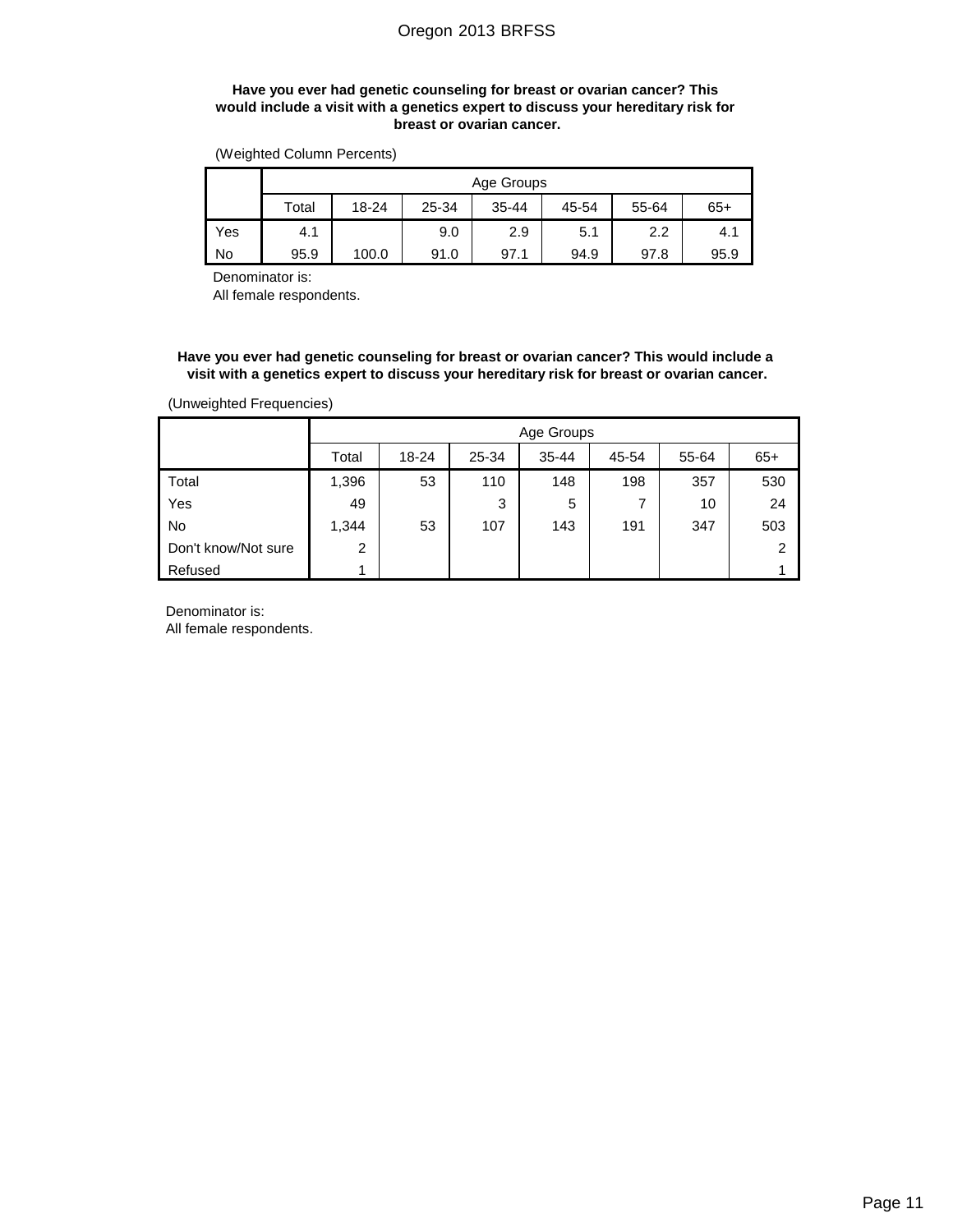## **Have you EVER HEARD of a genetic test called B-R-C-A that determines if a person is at increased risk of developing breast or ovarian cancer?**

(Weighted Column Percents)

|     | Age Groups |           |       |           |       |       |       |  |  |  |  |
|-----|------------|-----------|-------|-----------|-------|-------|-------|--|--|--|--|
|     | Total      | $18 - 24$ | 25-34 | $35 - 44$ | 45-54 | 55-64 | $65+$ |  |  |  |  |
| Yes | 28.8       | 16.9      | 23.0  | 27.8      | 27.6  | 40.3  | 32.7  |  |  |  |  |
| No  | 71.2       | 83.1      | 77.0  | 72.2      | 72.4  | 59.7  | 67.3  |  |  |  |  |

Denominator is:

All survey respondents.

### **Have you EVER HEARD of a genetic test called B-R-C-A that determines if a person is at increased risk of developing breast or ovarian cancer?**

(Unweighted Frequencies)

|                     |                | Age Groups |       |           |                |       |       |  |  |  |  |
|---------------------|----------------|------------|-------|-----------|----------------|-------|-------|--|--|--|--|
|                     | Total          | 18-24      | 25-34 | $35 - 44$ | 45-54          | 55-64 | $65+$ |  |  |  |  |
| Total               | 2,444          | 117        | 224   | 273       | 372            | 622   | 836   |  |  |  |  |
| Yes                 | 879            | 25         | 59    | 88        | 127            | 271   | 309   |  |  |  |  |
| <b>No</b>           | 1,538          | 91         | 162   | 183       | 242            | 347   | 513   |  |  |  |  |
| Don't know/Not sure | 25             |            | 3     | 2         | $\overline{2}$ | 4     | 13    |  |  |  |  |
| Refused             | $\overline{2}$ |            |       |           | -1             |       |       |  |  |  |  |

Denominator is:

All survey respondents.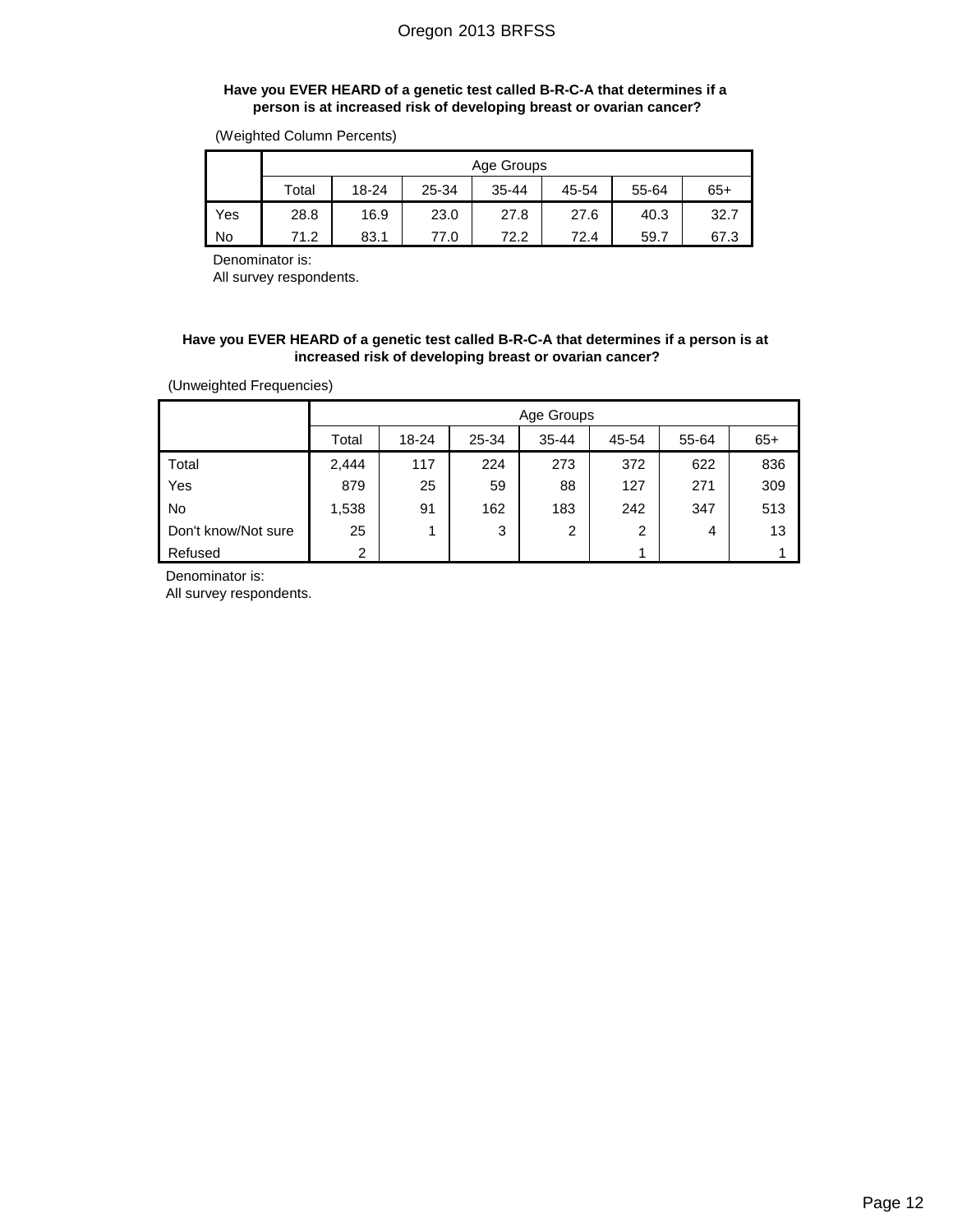### **Have you EVER HAD a genetic test called B-R-C-A to determine if you are at increased risk of developing breast or ovarian cancer?**

(Weighted Column Percents)

|     | Age Groups |                                               |      |      |      |      |      |  |  |  |
|-----|------------|-----------------------------------------------|------|------|------|------|------|--|--|--|
|     | Total      | 18-24<br>25-34<br>$35 - 44$<br>55-64<br>45-54 |      |      |      |      |      |  |  |  |
| Yes | .9         |                                               | .5   | .9   | 2.1  | .9   |      |  |  |  |
| No  | 99.1       | 100.0                                         | 99.5 | 99.1 | 97.9 | 99.1 | 99.2 |  |  |  |

Denominator is:

Female respondents.

### **Have you EVER HAD a genetic test called B-R-C-A to determine if you are at increased risk of developing breast or ovarian cancer?**

(Unweighted Frequencies)

|                     | Age Groups |           |       |           |       |       |       |  |  |
|---------------------|------------|-----------|-------|-----------|-------|-------|-------|--|--|
|                     | Total      | $18 - 24$ | 25-34 | $35 - 44$ | 45-54 | 55-64 | $65+$ |  |  |
| Total               | 2,200      | 105       | 200   | 240       | 334   | 545   | 776   |  |  |
| Yes                 | 27         |           |       | 4         | 6     | 6     | 10    |  |  |
| No                  | 2,169      | 105       | 199   | 236       | 328   | 536   | 765   |  |  |
| Don't know/Not sure | 4          |           |       |           |       | 3     | 4     |  |  |
| Refused             |            |           |       |           |       |       |       |  |  |

Denominator is:

Female respondents.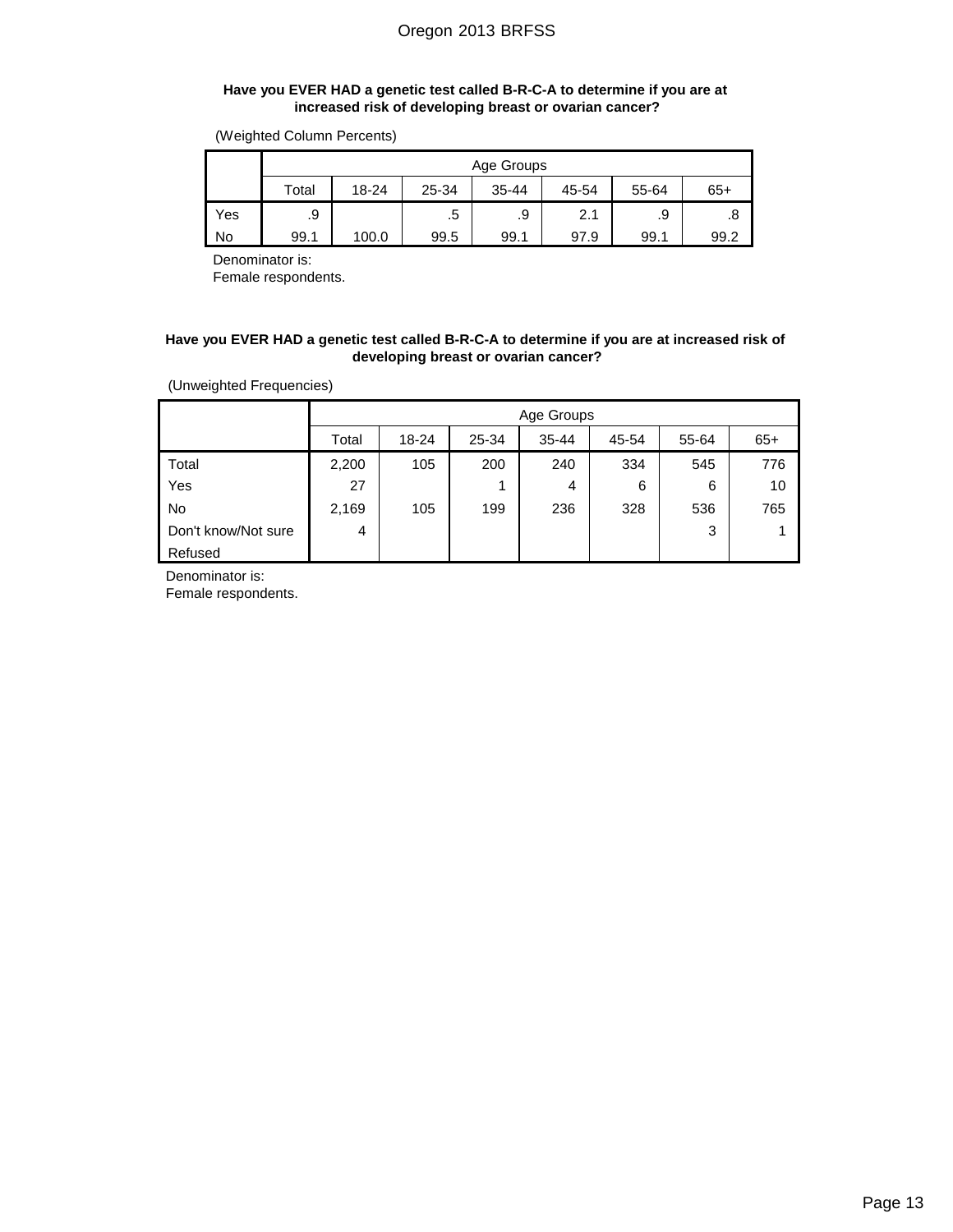## **Do you think that you should have a B-R-C-A test?**

(Weighted Column Percents)

|     | Age Groups |       |       |           |       |       |       |  |  |  |
|-----|------------|-------|-------|-----------|-------|-------|-------|--|--|--|
|     | Total      | 18-24 | 25-34 | $35 - 44$ | 45-54 | 55-64 | $65+$ |  |  |  |
| Yes | 3.0        | 1.4   | 4.8   | 4.0       | 3.8   | 2.9   | 1.3   |  |  |  |
| No  | 97.0       | 98.6  | 95.2  | 96.0      | 96.2  | 97.1  | 98.7  |  |  |  |

Denominator is:

Female respondents.

### **Do you think that you should have a B-R-C-A test?**

(Unweighted Frequencies)

|                     |       | Age Groups |       |           |       |       |       |  |  |  |
|---------------------|-------|------------|-------|-----------|-------|-------|-------|--|--|--|
|                     | Total | $18 - 24$  | 25-34 | $35 - 44$ | 45-54 | 55-64 | $65+$ |  |  |  |
| Total               | 2,200 | 105        | 200   | 240       | 334   | 545   | 776   |  |  |  |
| Yes                 | 64    | 2          | 10    | 8         | 12    | 18    | 14    |  |  |  |
| No                  | 2,101 | 103        | 187   | 230       | 312   | 513   | 756   |  |  |  |
| Don't know/Not sure | 34    |            | 3     | 1         | 10    | 14    | 6     |  |  |  |
| Refused             |       |            |       | 4         |       |       |       |  |  |  |

Denominator is:

Female respondents.